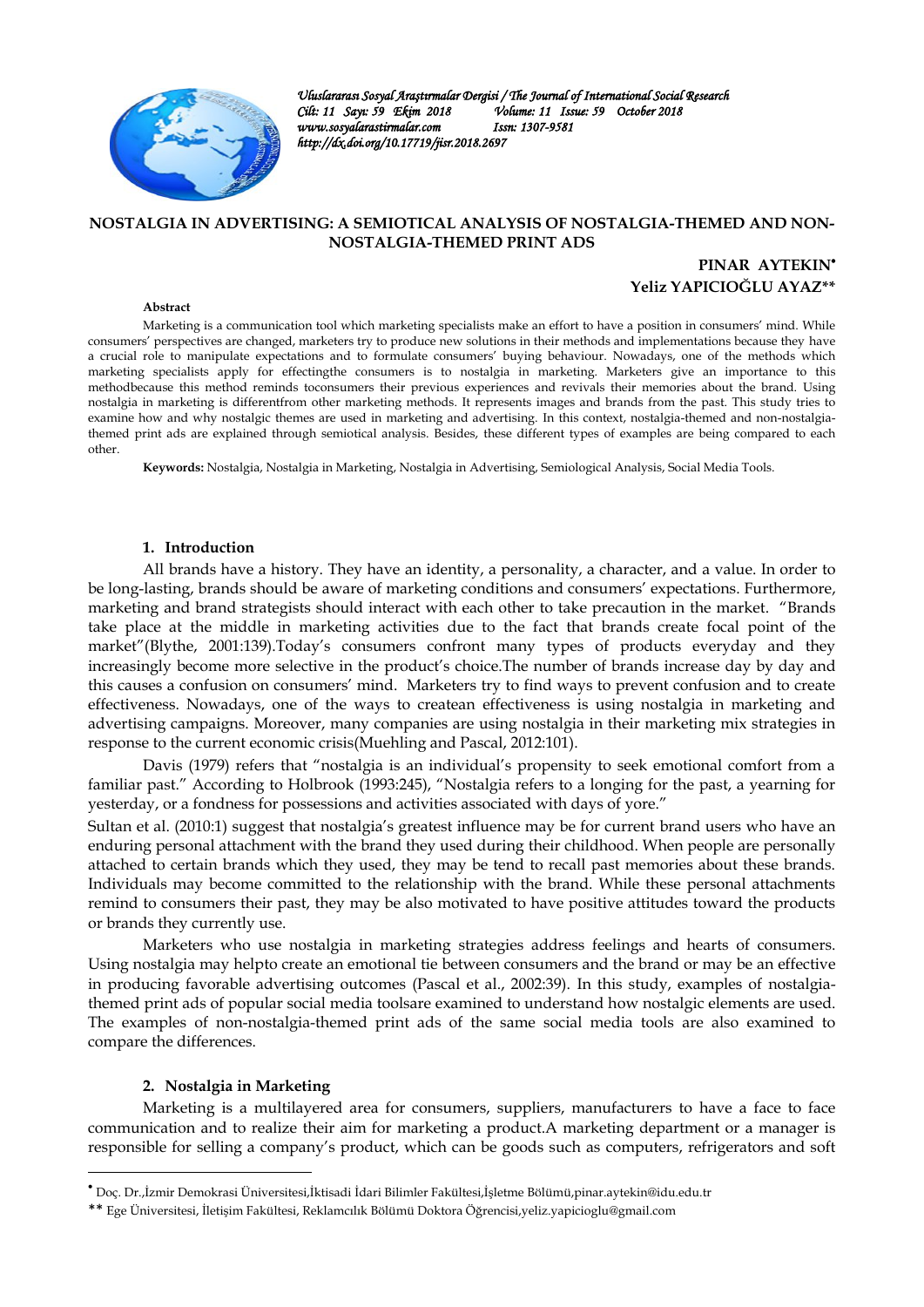drinks; a service such as restaurant, insurance, real estate; or an idea such as a support an organization and believe in a candidate (Wells et al, 2006:8).

Today, marketing functions are different from the ones in 1900s.Thedimension of consumption is changed because consumers becomethe determiner of the market. Consumers not only care functional benefits of a product or a brand, and because of that marketers focus on not only a product but also needs and wills of consumers.Therefore, marketing strategies change and transform. There are several reasons behind the change of thisstructure. The most important reason is to expand in the product categories. This facilitates consumer preferences because they could reach products whenever they want and they could select a specific product within a wide range of product categories (Mediacat, 2008:14).

 There are different categories of the brand which holds a place to welcome and interacts demands of people throughseveral brand strategies. The brand strategists try to make a differentiation on consumers' mind. It isn't only for a competition but also for preferences within those brands in the same category. One example of differentiating strategy in recent years in the marketing is nostalgia marketing. Nostalgia marketing came in to the literature in 1970s. Although its origins can be traced as far back as the midseventeenth century (i.e., Hofer's 1688 "Medical Dissertationon Nostalgia," a psychological explanation for "homesick-ness"), nostalgia has also become a topic of increased researchinterest within the marketing academic community (Muehling and Sprott, 2004:26). Before giving reasons to use nostalgia in marketing strategy, there will be given some information aboutmeaning of nostalgia.

Nostalgia is an individual's propensity to seek emotional comfort from a familiar past. Individuals in a transition period such as relocation, are particularly likely to experience nostalgic sentiment.Using nostalgia for the past to make a modern product is attractive. It includes the creation of a brand identity based on heritage or nostalgia for a company's past products/brands (Davis, 1979).

Nostalgia is a notion which reminds consumers their past experiences, memories through using nostalgic elements.This type of marketing is a way of touching in feelings and emotions of consumers about a brand. Today, even though consumers' expectationsare not the same with the past, they need to encourage dissimilar applications of brands. This type of consumers is called as 'post modern consumer'. They spend their most of time for shopping. In addition, they are open minded and hedonist individuals. Inpostmodernity, therewas a confusion or even a reversal of productionanditsdestructive role of vestedbyeconomictheory. Theconsumer is, henceforth, considered as an actorandproducer of meaning. Thanks to marketing system, consumption has become the process by which people define themselves, their statutes orimages in contemporary society (Bourdieu 1984; Ewen 1988 as cited in Hamouda, 2012:613).This condition pushes marketers to produce different strategies on their products. They address to consumers by touching in their feelings. So, nostalgic marketing is a way of creating positive impression and touching in consumers' feelings.

|            | <b>Table 1.</b> INOStalgia Usage in Different brand Categories |              |  |  |  |
|------------|----------------------------------------------------------------|--------------|--|--|--|
|            | <b>PAST</b>                                                    | <b>TODAY</b> |  |  |  |
| Volkswagen | 1940s                                                          |              |  |  |  |
| Coca Cola  | 1915                                                           |              |  |  |  |

|  | Table 1: Nostalgia Usage in Different Brand Categories |  |
|--|--------------------------------------------------------|--|
|  |                                                        |  |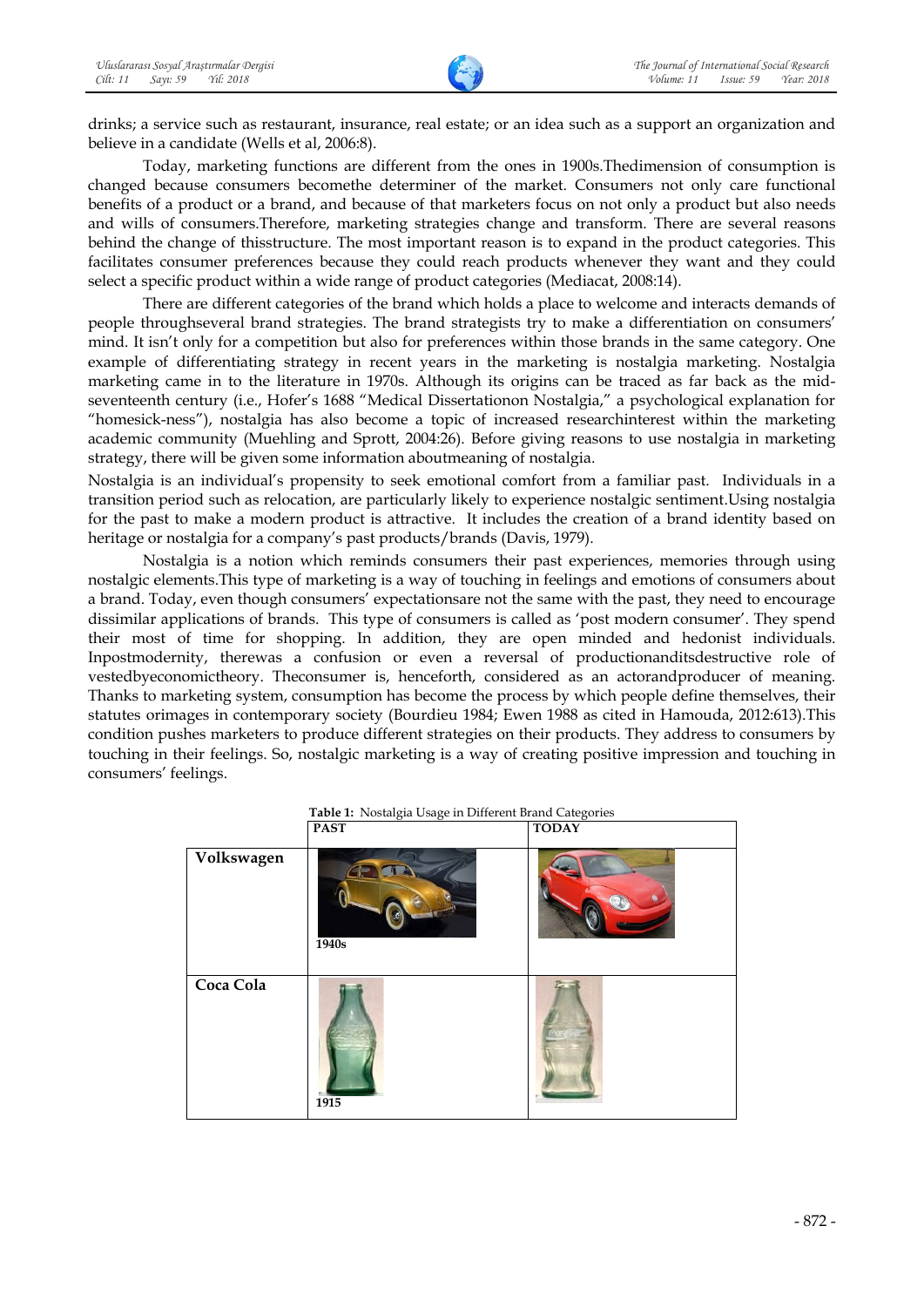



We know that every brand has a history to tell and all brands are different from one another in accordance with sectors that they hold a place. Once they enter to market, their shapes, forms, colours have been different based on the technological and social changes. But today we see that some marketers use nostalgia in their brands. In the first example in Table 1, it is seen that Volswagen Betlee. It was manufactured in the 1940s in Germany (https://auto.howstuffworks.com). "The Beetle is not alone in the retro marketing automobiles. Ford has launced a Thunderbird coupe that borrows from its original 1950 classic styling" (Reisenwitz et al., 2004:57).Its shape is small and it is decided to be remanufactured in 1997 (https://auto.howstuffworks.com). In this example, Tablo 1 represents that there are small differences between old one and NewBetlee. In the second example, it is seen that Coca Cola bottle was produced in 1900s and consumers loved its taste. Even though, Coca Cola holds a place and its taste is recognized by many people, it also creates a difference with its color and its bottle because marketers know that taste isn't the only thing to be a preferable brand.

'The target of Coca Cola to remind their youth memories for baby boomers generation.The usage of green bootle provide to share their enjoyable times' (Baker and Kennedy, 1994:169 as cited in Demir,2011:32). Therefore, they carried on the same line and continued to use same shapes and colours in its design. Similarly; Volkswagen, Fiat 500, Nivea, Shell and Nokia use the same strategies. Undoubtedly, new one and old one have same characteristics, but they are severaldifferencesregarding the engineering, designing, and techological developments. Therefore, we witness that brands try to represent their traditional values to transform their new products with the same concept through these examples in Table 1.

## **3. Nostalgia in Advertising**

Marketers have many tactics at their disposal, and best marketers use them in appropriate ways to maximize the impact of their communication activities (Blythe, 2006:40). Although different communication methods are used by marketers, advertising is the most effective tool to reach consumers. It increases awareness level toward the brand and this is the most important reason why marketers give importance to advertising works. As we think nostalgic elements in advertising, we witness the useof nostalgic elements of brands from past to today. There are several examples about using nostalgic elements by different types of brands takes place at the below.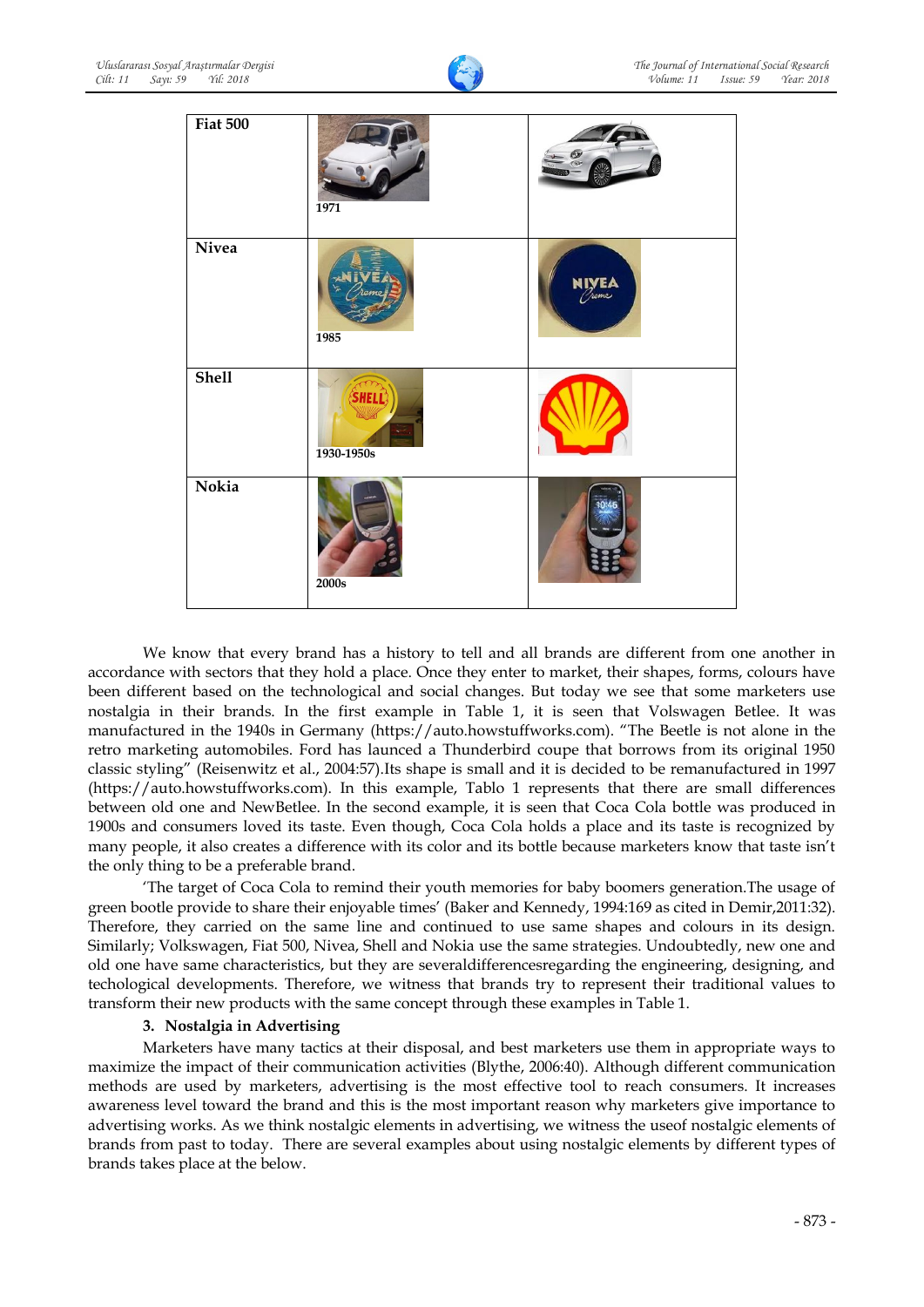

## **Table 2:** Examples of Nostalgia-Themed Advertisements from Different Brand Categories

| <b>Brand Name</b>               | Frames from Advertisement                                                                           | Explanation                                                                                                                                                                                                                                                                                                                                                                                                                                                                                                                                                                                                                                                                                                       |
|---------------------------------|-----------------------------------------------------------------------------------------------------|-------------------------------------------------------------------------------------------------------------------------------------------------------------------------------------------------------------------------------------------------------------------------------------------------------------------------------------------------------------------------------------------------------------------------------------------------------------------------------------------------------------------------------------------------------------------------------------------------------------------------------------------------------------------------------------------------------------------|
| Fruko Gazoz                     |                                                                                                     | Fruko Gazoz is a Turkish brand. It has fifty years brandhistory. What<br>we see in this scene is that Fruko creates forth anniversary advertising<br>same<br>concept.<br>The<br>advertising<br>message<br>is<br>the<br>'On<br>yüzmilyonbaloncukyuttum'. In addition, the main character of<br>advertisement is the same after thirty-two years. This advertisement<br>aims to arouse peoples' emotions toward nostalgic figures especially<br>by using green small bottle and advertising messagesince this<br>advertising concept reminds consumers how FrukoGazoz tries to<br>make feel same emotions by using same girl, same message and same<br>bottle after thirty-two years (www.marketingturkiye.com.tr). |
| Eti Wanted                      |                                                                                                     | Advertisement concept of Eti Wanted refers to old American series<br>which was called as 'Starsky and Hutch'. This series was so popular<br>in 1980s in the US. It wasa detective type of story. Particularly, this<br>advertising includes nostalgic components from this series. Clothes,<br>retro car, and detectives hold a place in Eti Wanted advertising<br>scenario. It is seen that Eti Wanted aims to connect bounds with the<br>past by using samesenario and same detective characters of Starsky<br>and Hutch (GüzelveOkan,2016:144).                                                                                                                                                                |
| Migros                          | $\blacksquare$ $\lozenge$ $\blacksquare$ $\square$<br>$H = \bigoplus_{n \in \mathbb{N}} \mathbb{R}$ | Migros is a one of the biggest grocery chains in Turkey. Itsadvertising<br>was created based on the 1970s Turkish films. The colours (black and<br>white), decoration of house, the language spoken, and the clothes<br>remind the 1970s. In addition, the packages of some product<br>brandswhich were used in this advertising were the same as the<br>packages in 1960s (www.mediacatonline.com).                                                                                                                                                                                                                                                                                                              |
| <b>Kellogs Rice</b><br>Krispies | <b>APTAIN SCARLE</b><br>RISPIE                                                                      | Captain Scarlet was a popular type of series in 1967s. It was a science<br>fiction. In this series, there were four main characters. Their names<br>were 'Captain Grey, Captain Blue,Captan Harmony and Captain<br>Black'. This popular science fiction series was used in an advertising<br>of Kellogg's Rice Krispies in 1997s. Kellogg's Rice Krispies is a popular<br>cereal brand. The advertising scerio starts with a child and these four<br>characters of Captain Scarlet series. This advertising tries to reveal<br>usage of nostalgic figures through series (Reisenwitz et al., 2004:59).                                                                                                            |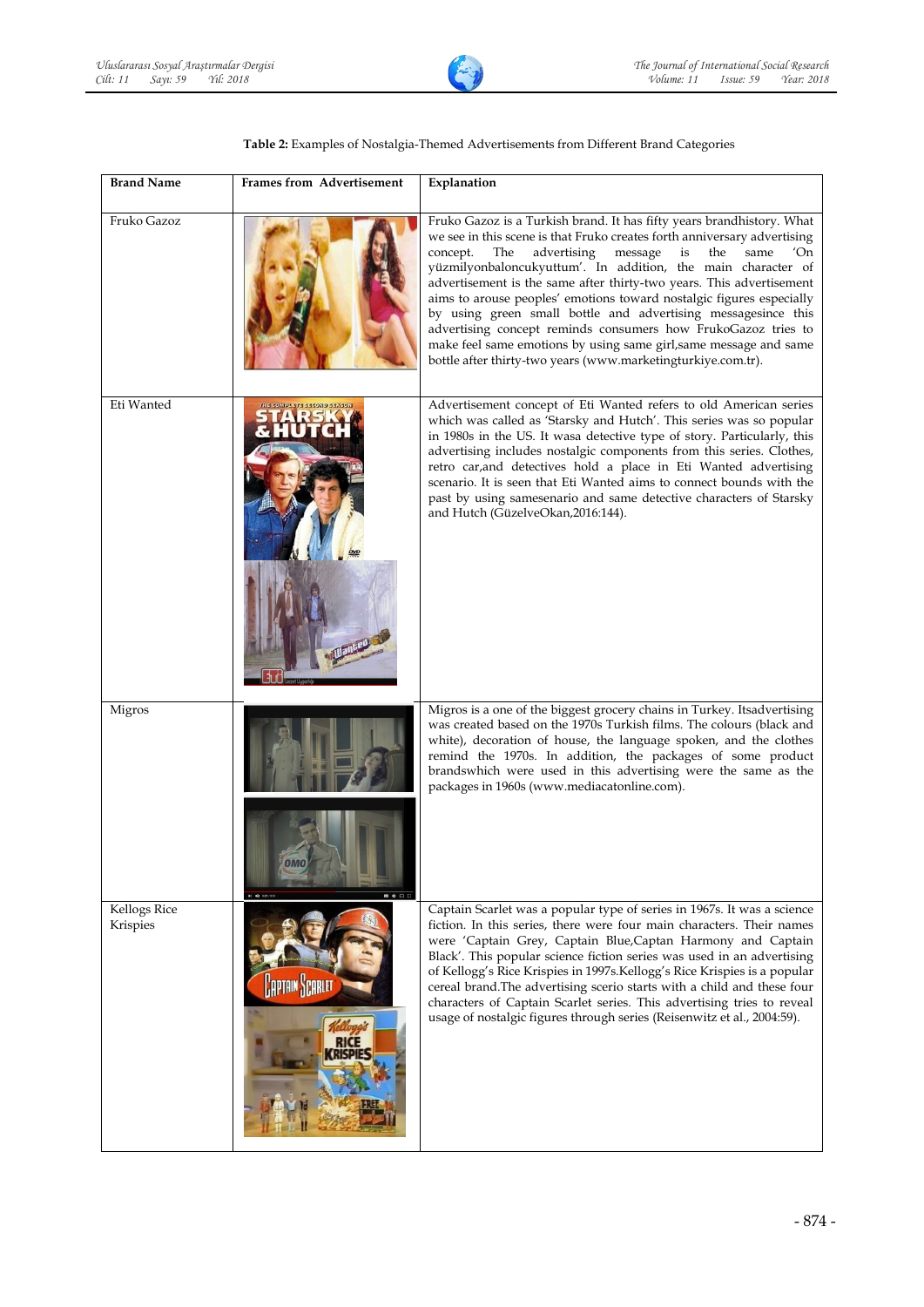



# **4. Semiotic Analysis of Nostalgia-Themed and Non-Nostalgia-Themed Print Ads**

In this article, social media ads on print media is taken as example to demonstrate how nostalgic elements are used. Before analysing social media tools on print advertisement, characteristics of print advertising will be explained. Print ads are easily reachable by consumers via magazines and newspapers. Although newspapers and magazines have been unable to keep up with the rapid increase in the advertising volume on TV stations, the print media continues to be an important advertising medium that guarantees great success even in theage of electronic advertising media (Çuhadar 2005:5-6). Consumers could physically access them since they could buy them and keep in their offices, homes etc. In print ads, marketers give their messages through not only images but also giving with some texts. With the help of advanced printing technology, the colours and advertisement content could be more understandable than before. Print advertising "includes print ads in newspapers, magazines, brochures, and other printed surfaces, such as posters and outdoor boards. Readers find that reading a publication is more flexible than watching or listening to broadcast because they can stop reread, read sections out of order, or move through the publication at their own speed" (Wells et al., 2006:213).

Print media is one of the media communication tools.Their characteristics are different from other media tools but the most important distinctness is that its messages are understood through eyesight and it is more permanent than listening because the messages are easily to take place in consumers' mind and advertisements in print media is more detailed than other media tools.In addition, newspapers and magazines have a duty on giving informations to consumers (Topsümer and Elden, 2016:33-36).

We also see print ads of some social media tools like Twitter, Facebook and Youtube. These channels created revolution in communication era because communication transforms into interactive format.For Evan (2008), "Social media involves a natural, genuine conversation between people about something of mutual interest, a conversation built on the thoughts and experiences of participants. It is about sharing and arriving at a collective point, often for making a better or more informed choice." There is statistical information using social media tools in 2017 at the below. Facebook, YouTube and Twitter are mostly used social media tools according to 'Digital in Global Overview' report, so this is the reason whyprinted ads of these social media tools are selected in this study.





**Source:** https://wearesocialnet.s3.amazonaws.com/uk/wpcontent/uploads/sites/2/2017/01/Slide048.png, 15.07.2018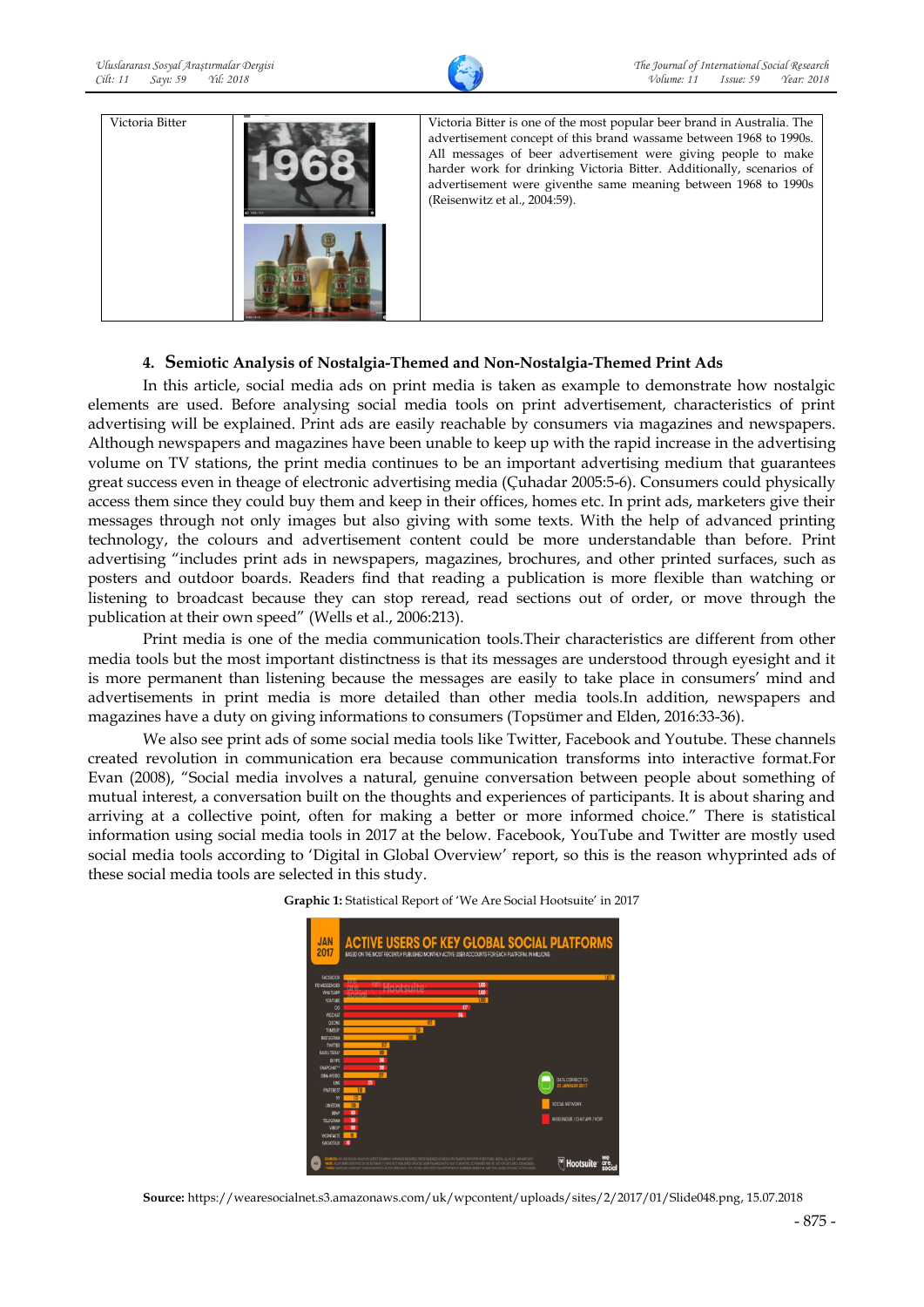# **4.1. Semiotic Analysis of Nostalgia-Themed Print Ads of Facebook, Youtube and Twitter**

In our daily lives, it is possible to see different types of advertising formats in mass media communication channels or in on-line areas. The common characteristics of all these different advertising formats is to carry messages to transmit and communicate with people. Moreover, brand messages are created to influence consumers for using their consumption style and habits; however, this influence is held byreading messages and understanding what they express to us.Even though interpretation of messages is understood differently, semiotical analysis is a way to interpret and analyzetexts and images in advertising messages. Semiology is a sign system which provides to solve textesas 'standing for' the signified, Saussurean semioticians emphasize that there is no necessary,intrinsic,direct or inevitable relationship between the signifier and the signified.Saussure (1983:67) underlines that "signifier is treated by its users". Williamson (2001)says that signifiers are the first to understand what advertising means to us and signifieds is the second stage afterformulation of signifiers on our minds.

In this article, print ads of social media tools are given to analyze viasemioloticalanalysis. This is a type of a qualitative analysis to present how codes and meanings are embedded in images. Nostalgic elements are read by signifiers, signified, myth, and metaphors which are important to represent how meanings are circulated around pictures created. The printads which is usedin this study broadcasted in 2014 by Maxi Midia Company. Images in advertising texts are created as if Facebook, Twittter and YouTube hold a place in 1960. The examples are at the below.

**Figure 1:** The Nostalgia-Themed Print Ad of Facebook



**Source:** https://www.trendhunter.com/trends/social-media-ads-by-6b-studio

|                 | <b>Signifiers</b>                                                | Signified                                                                            | <b>Myths</b>                                                                                                                                       | <b>Metaphors</b>                                                                                                                                                                                                |
|-----------------|------------------------------------------------------------------|--------------------------------------------------------------------------------------|----------------------------------------------------------------------------------------------------------------------------------------------------|-----------------------------------------------------------------------------------------------------------------------------------------------------------------------------------------------------------------|
| <b>FACEBOOK</b> | Woman, man,<br>table, chair,<br>computer,<br>flowerpot,<br>frame | Facebook provides<br>to make<br>communication<br>between people<br>through computer. | Spending time with<br>other people, get in<br>touch, togetherness,<br>share something,<br>practical and<br>economical way of<br>communication form | Facebook isn't a<br>communication channel, but<br>also it facilitates social<br>connection between families,<br>friends and other people<br>(woman and man) who want<br>to communicate through on<br>line form. |

After the technology entered our life, communication formats through Internet came with different forms. It was like a revolution because it removedboundries between peoplewhereever they had been. One of the example of this process has beenFacebook. As we see in the picture, there is a woman who writes something and sends messages. Furthermore,it is seen that Facebook provides a face to face communication via on-line forms. We have witnesseda communication between man and woman, but Facebook provides an opportunity to communicate with people's friendsand family. The most important characteristic is that Facebook is an economical way of communication because without Internet, people communicate with one anotherby phone, which is expansive. This demonstrates how communication form is changed through Facebook.We see nostalgic elements in this ad. For instance, the decoration of the room is so classical and the classical elements come with wall style, place of tableand chair. Therefore, this room or an officedoes not become modern anymore. In addition, the dress of the woman reminds the past because the dressing style was used especially in 1960s.The writing characters, coloursalso remind consumers their old times.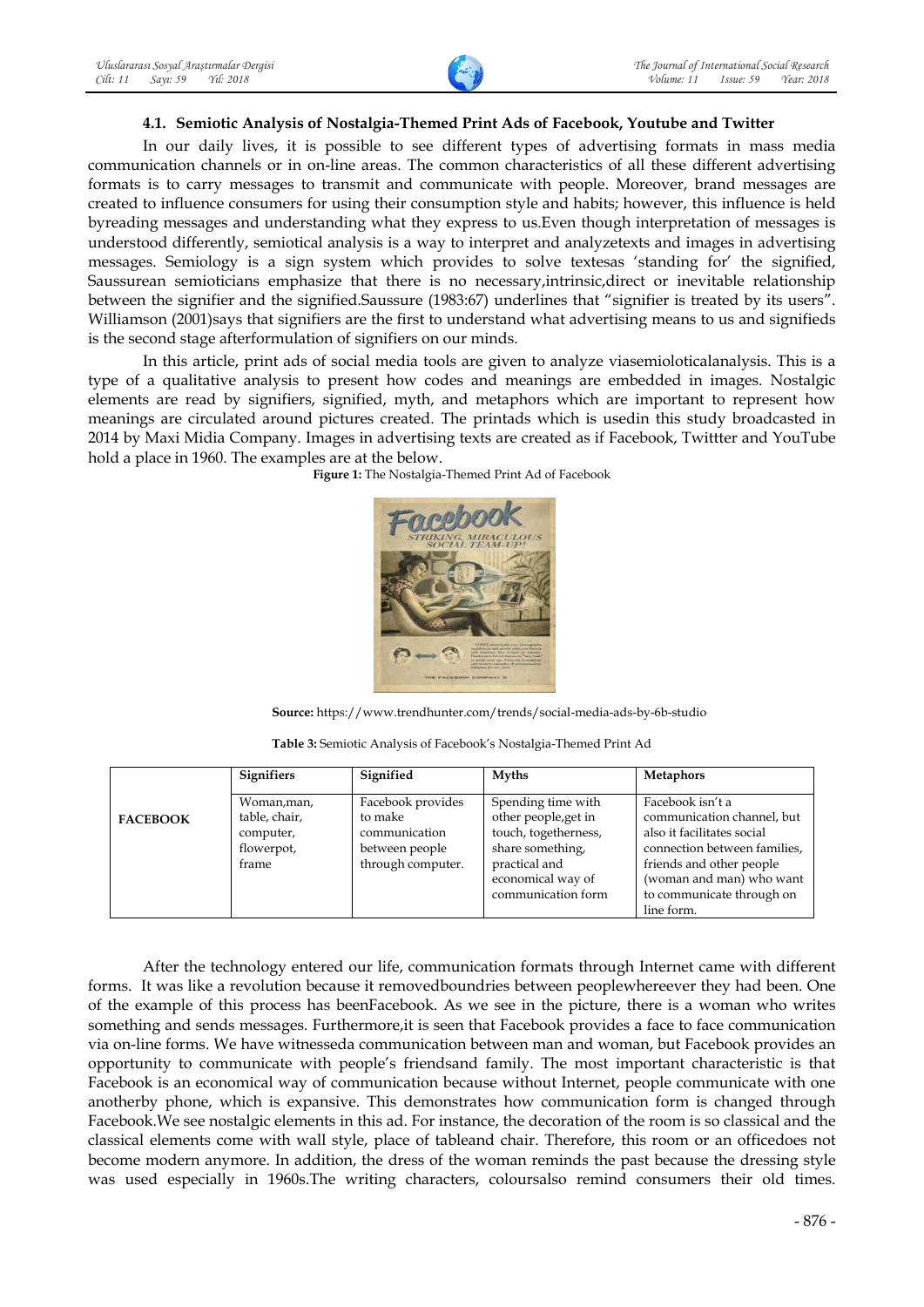Therefore, the advertisement of Facebook becomes ironic because it represents modern communication form with formulating nostalgy.



**Figure 2:** The Nostalgia-Themed Print Ad of YouTube

**Source:**https://www.trendhunter.com/trends/social-media-ads-by-6b-studio

**Table 4:** Semiotic Analysis of YouTube's Nostalgia-Themed Print Ad

|                | <b>Signifiers</b>   | Signified                  | <b>Myths</b>           | <b>Metaphors</b>        |
|----------------|---------------------|----------------------------|------------------------|-------------------------|
|                | A man, a table, a   | A man who watches          | YouTube entertains     | YouTube substitutes     |
|                | chair, a computer,  | different types of videos, | people because they    | camera and video        |
| <b>YOUTUBE</b> | camera, and a video | films, movies, and other   | track, watch and send  | cassette player, so it  |
|                | cassette player     | kinds via YouTube          | easily news, sports,   | facilitates to reach    |
|                |                     | comfortably.               | commercials and films. | different types of a    |
|                |                     |                            |                        | films, musics and other |
|                |                     |                            |                        | formats in $7/24$ .     |

With the Internet, people meet different type of musics, videos, and commercials. YouTube is a platform which includes all of them because people who load films, videos, commercials to entertain. This platform provides not only getting in touch with people but also sharing opinions under these elements. In this picture, a man looks so comfortable and happy to reach these formats without using camera or video cassette player. Why a man looks so happy is that people spend their time to take something into the camera or use cassette to watch into video cassette player, but with YouTube channel all of them are removed. It facilitates people'sjob because it provides to keep videos, and other things enjoyable. The signifiers and signifieds shape opinions to see how YouTube is a big platform. When we look at nostalgic elements which are used in the ad, we see that the camera and the video cassette player areold machines and remind people their past experiences once they used.

**Figure 3:** The Nostalgia-ThemedPrint Ad of Twitter



**Source:**https://www.trendhunter.com/trends/social-media-ads-by-6b-studio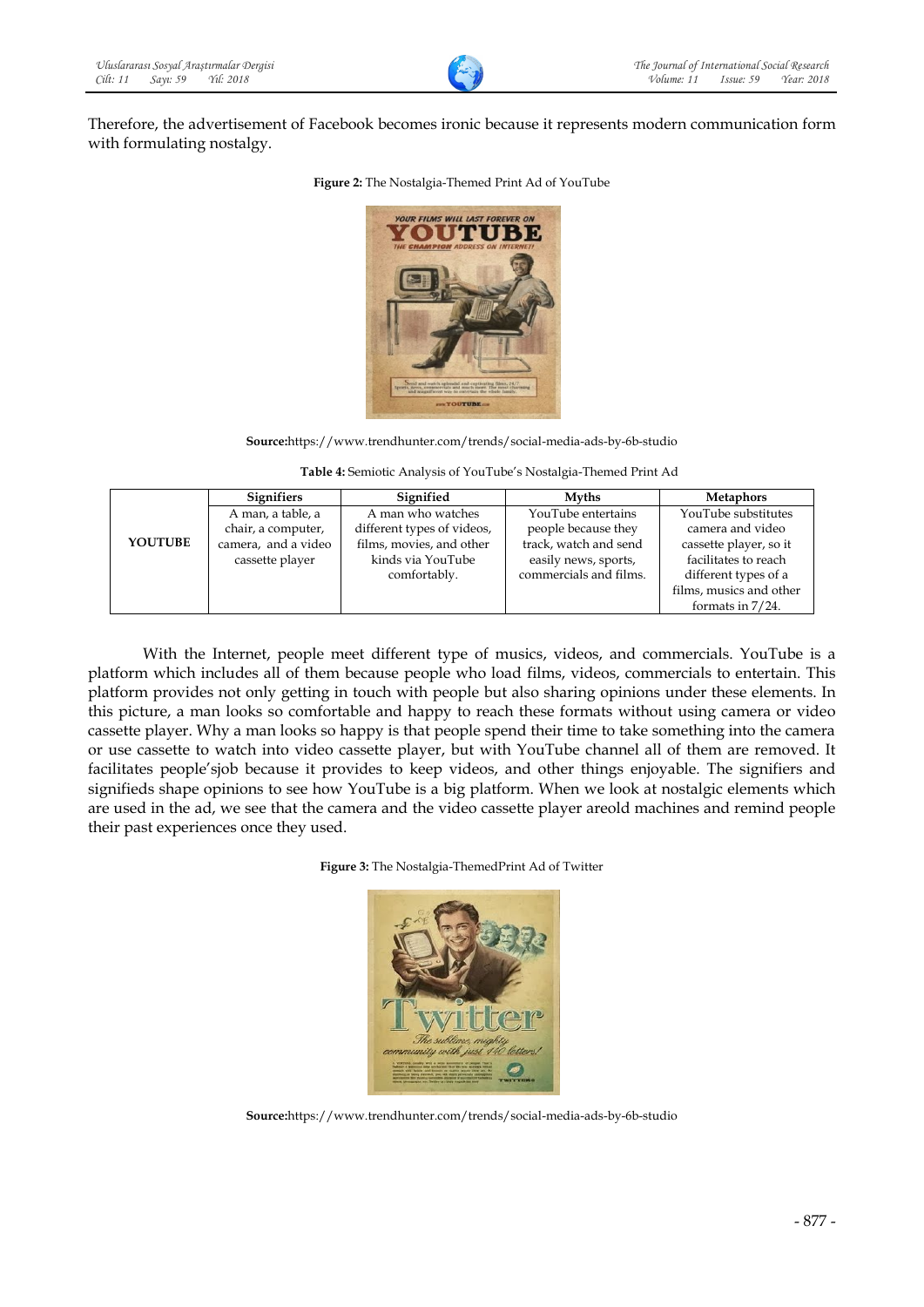

|                | <b>Signifiers</b>    | Signified             | <b>Myths</b>           | <b>Metaphors</b>          |
|----------------|----------------------|-----------------------|------------------------|---------------------------|
|                | Happy man, four      | The platform which    | Having experiences     | Twitter is a different    |
|                | people (woman, man,  | depends on following  | between wide range of  | communication tool        |
| <b>TWITTER</b> | young man, letters,  | people to gain        | people, who are old or | because it is wholly      |
|                | and a girl) big cell | experience and to get | young, in an enjoyable | relying on sharing        |
|                | phone.               | information           | way                    | excessive amount of       |
|                |                      |                       |                        | knowledges with 140       |
|                |                      |                       |                        | letters between different |
|                |                      |                       |                        | ages of people.           |

### **Table 5:** Semiotic Analysis of Twitter's Nostalgia-Themed Print Ad

In print ad of Twitter, a man takes place in the foreground of a picture. Especially, the signifiers are shaped according to people who look happy. A man tries to explain how to get information through a big cell phone. There are letters in the picture. Although there are many ways to get information through communication channel, Twitter transmits many kinds of information to different ages of people because we see that there are a woman, a man and a young girl in this picture. This demonstrates that Twitter doesn't limit to reach knowledges whether they are older or younger. In addition, Twitter reaches knowledges with photos and videos people who follow each other. Undoubtedly, this is an interactive environment because knowledge flows instantaneously and news are ranged from the top to the bottom. Once we analyze nostalgic elements with the semiology, the colours, the writing character (handwriting), the style of people reminds old time.

## **4.2 Semiotic Analysis of Non-Nostalgia-ThemedPrint Ads of Facebook, YouTube and Twitter**

**Figure 4:** The Non-Nostalgia-Themed Print Ad of Facebook



**Source:** www.coloribus.com/adsarchive/prints/social-media-awareness-facebook-20995555/

**Table 6:** Semiotic Analysis of Facebook's Non-Nostalgia-Themed Print Ad

|                 | <b>Signifiers</b>                                            | Signified                                                                                                                                           | <b>Myths</b>                                                                                                                                                                                              | <b>Metaphors</b>                                                                                                                                                  |
|-----------------|--------------------------------------------------------------|-----------------------------------------------------------------------------------------------------------------------------------------------------|-----------------------------------------------------------------------------------------------------------------------------------------------------------------------------------------------------------|-------------------------------------------------------------------------------------------------------------------------------------------------------------------|
| <b>FACEBOOK</b> | Tree, fence,<br>Pathway, wooden<br>door, navy blue<br>colour | Fences, tree and<br>pathway represent the<br>silence enviroment and<br>it recalls that this place<br>isn't take place at the<br>centre of the city. | Silence and tranquil<br>environment is shown and<br>this gives a message that<br>Facebook function isn't<br>gather around people in<br>the same place but also<br>they become distance<br>where they are. | F signifies fences and<br>patways is a<br>signification of isolation<br>from city centre and this<br>image explains how<br>Facebook causes non-<br>communication. |

Even though Facebook is used by billions of people, this adexplains us negative side of Facebook because before Facebook, people were communicatingeach otherface to face. However, after Facebook, they started to communicate on-line. The codes of advertisement are formulated with tree, fence, pathway, wooden door, navy blue colour. Particulary, the fences express that how Facebook includes boundries to gather around people in the limited area. Fences also represent that how communication between people is shaped in an isolated area. Moreover, the Facebook advertisement is shaped with navy blue colour. Colours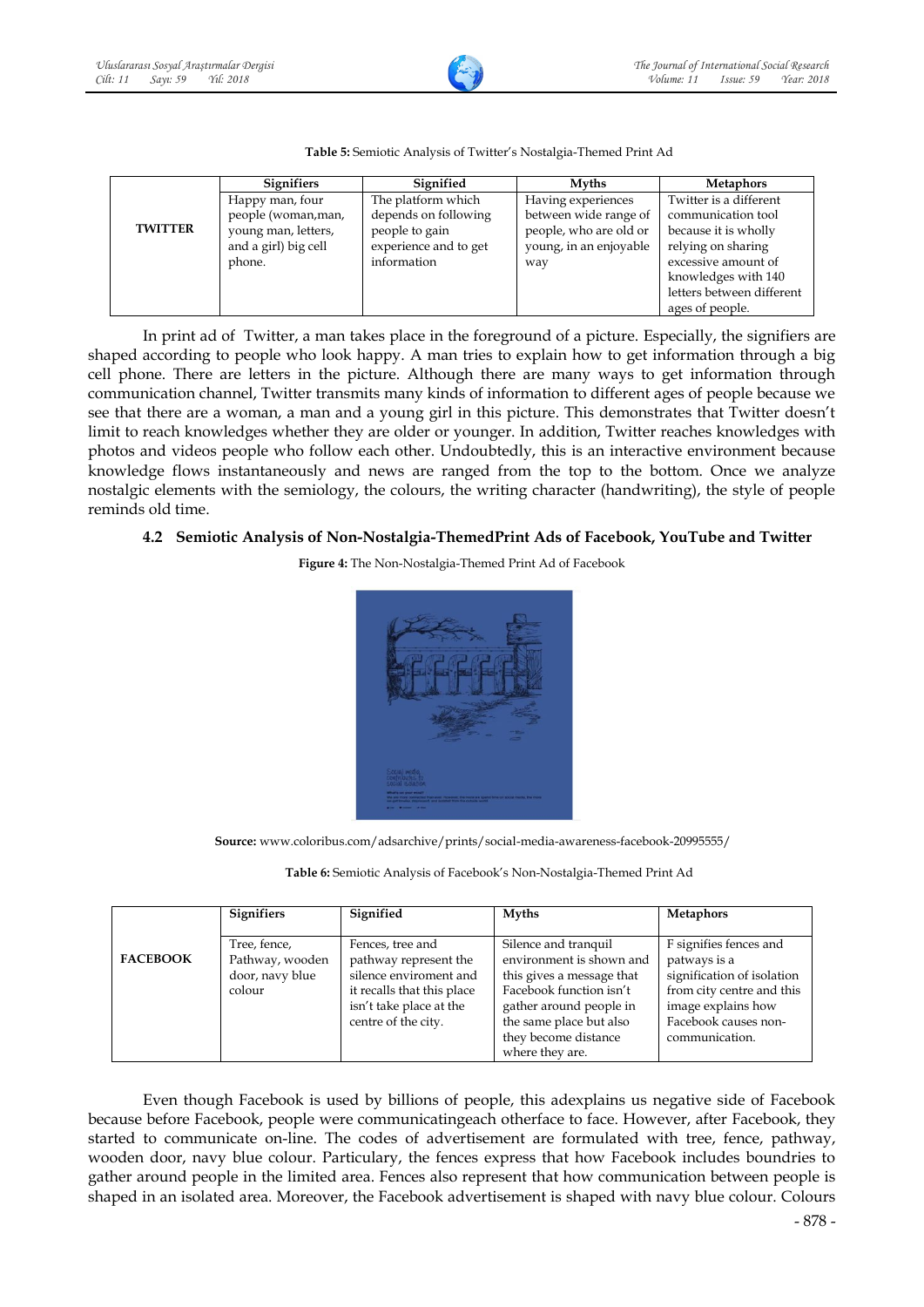give message and shape advertisement content to explain people. Navy blue does not represent Facebook brand but it also shows people to think and evaluate how Facebook formulate their communication form. It is seen that the colour usage and meaning of advertisement manipulate people to critize Facebook function from negative side.



**Source:** https://www.boredpanda.com/365-days-of-print-ads-its-been-128-days-ive-been-making-print-ads-every-single-day-still-237 days-to-go/?page\_numb=2

| Table 7: Semiotic Analysis of YouTube's Non-Nostalgia-Themed Print Ad |  |  |
|-----------------------------------------------------------------------|--|--|
|                                                                       |  |  |

|                | <b>Signifiers</b>                                                             | Signified                                      | <b>Myths</b>                                                              | <b>Metaphors</b>                                                                                                                                            |
|----------------|-------------------------------------------------------------------------------|------------------------------------------------|---------------------------------------------------------------------------|-------------------------------------------------------------------------------------------------------------------------------------------------------------|
| <b>YOUTUBE</b> | YouTube name, red<br>colour, and some big<br>and small letters in<br>one page | The colour<br>represents how<br>YouTube works. | Youtube is an active<br>communication tool<br>to fulfill peoples'<br>job. | YouTube doesn't only have<br>communication function but it<br>also investigates what people<br>do and manipulates peoples'<br>behaviour in a conscious way. |

YouTube provides an opportunity to people for loading some videos, music etc. Its functions are different from Facebook or Twitter because people create something and try to share their jobs with other people. The print ad of YouTube does not represent any images, visuals or texts for us. It includes only questions. The different side of advertisement manipulates people to think what YouTube does for them. The questions are formulated through three words. These are 'When', 'Why' and 'How'. These questions take attention of people because it takes place in the middle of page and questions are asked with white colour. These are represented with red colour. The meaning of this colour signifies powerty, excitement, energy. The colour is an indicator of how a character of YouTube channel is. Although YouTube does not include any pictographic characteristic like Twitter and Facebook, it summarizes what people should do as people who read questions in the advertisement. Once people read questions, YouTube provides them to behave in a conscious way so that the signifiers, signifieds, mythes and metaphors of this advertisement are shaped through question we see this print ad of YouTube.





**Source:** https://www.coloribus.com/adsarchive/prints/social-media-awareness-twitter-20995605/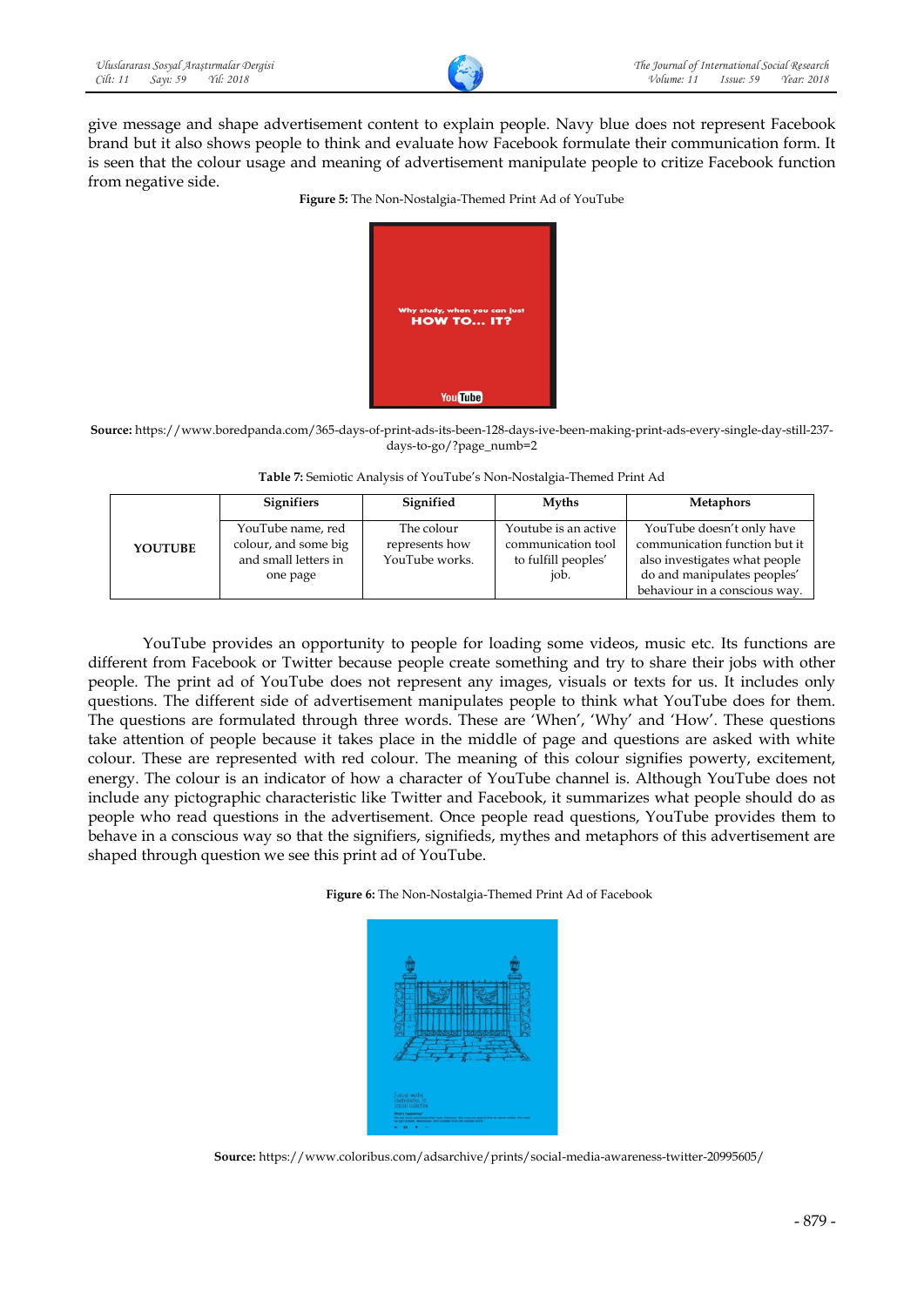

|                | <b>Signifiers</b>                                            | Signified                                                                                                                                | <b>Myths</b>                                                                                                         | <b>Metaphors</b>                                                                                                                                                                                                            |
|----------------|--------------------------------------------------------------|------------------------------------------------------------------------------------------------------------------------------------------|----------------------------------------------------------------------------------------------------------------------|-----------------------------------------------------------------------------------------------------------------------------------------------------------------------------------------------------------------------------|
| <b>TWITTER</b> | Twitter icon, iron<br>gate, floor, walls,<br>and blue colour | Twitter bird icons are seen<br>as they communicate with<br>one another but they<br>don't. The iron gate makes<br>a reference to Twitter. | Gate is a component of<br>this advertisement and<br>it shows how<br>communication realizes<br>into the limited area. | Two birds are seen face to<br>face but they don't<br>communicate with each<br>other because iron gate<br>prevent them like in our<br>daily life. The computers,<br>cell phones are like iron gate<br>in this advertisement. |

### **Table 8:** Semiotic Analysis of Twitter's Non-Nostalgia-Themed Print Ad

Twitter is an on-line platform which people share their opinions about policy,economy and social problems. Many people who have Twitter account, have followers to see photos, opinions, news about world and their country. What we see in Twitter print ad is that the codes of messages are formulated around a twitter icon, airon gate,walls and blue colour. It is seen that two Twitter bird iconshold a place in the middleof the advertisement. Even though they face to face seem in the same environment, they are apart from each other because of the iron gate.The messages of the advertisement are explained with how people are isolated like these birds because the gatedoes not hold a place in our daily life. It resembles amansion or farmstead door.The enviroment of this social media prevents people from face to face communication. Furthermore, it is seen that the colourin print ad of Twitter is blue. It represents the brand personality of Twitter. The meaning is how reality of Twitter is formulated through significations of advertisement messages.

Results according to semiotical analysis of nostalgic and non-nostalgic advertisements:

- Nostalgic thematic advertisement synthesizes from old into the new form and advertisement visuals try to give an entire meaning about brand identity. Particularly, signifiers and signifieds of print adsare formulated according tocharacters which are shown in an advertisement. Nostalgic advertisements of Facebook, YouTube and Twitterare not shown as a communication channel.They are also represented with their functional characteristics. In addition, it is clearly seen that visual elements of nostalgic advertisement are supported by linguistic statements.
- Non-nostalgic thematic advertisement of Facebook,YouTube and Twitterbecome integrated with technology. On one hand, to relate signifiers and signified elements of Facebook, YouTube and Twitteradvertisements, brand colours, brand symbols, and brand names are used to create meaning and give messages of advertisements. On the other hand, colours which are used and visuals which are caricatured, are directive to use metaphors in these advertisements.

## **CONCLUSION**

Nostalgia is a term which reflects different meanings for each person because it represents people's experiences and memories which happened especially in the past. These memories are shaped through what people experience in their daily life. Nostalgia represents traditional values with no changes. However, today, it isn't possible to talk about traditional values because our life is modernized and in the transformation period. It means that everything changes day by day according to improvements of communication, social and economic area by technology. As we look from economic perspective, it should be said that how consumption patterns are differentiated according to applications of marketing specialists. There are brands and competitors who interact with one another by the means of how marketers analyze market condition, consumer demographic, psychographic and sociological characteristics.Even though there are many reasons behind the changing of consumer behaviour, the most prominent reason is thestrategies of marketing effect which shape marketing dynamics and have a direct effect on consumer behaviour. One example of this strategy is using nostalgia in marketing. The purpose is to create awareness of consumers to build a bridge with past because its roots depend on past.

In this study, nostalgia-themedprint ads of three social mediatools are analyzedthrough semiotical analysis to demonstratehow these images are associatedwith people's past experiences.Non-nostalgiathemed print ads of the same social media tools are also analyzed to see the differences.It is seen that how brand identity, personality and heritages are drawn with images in an advertising texts, language and signs.These are seen especially in colours, clothes, characters and decorations.

The result of the semiotical analysis demonstrates that advertisements including nostalgic elements aim to remind old memories of consumers and provide connotations with past experiences of consumers by using nostalgic characters, clothes and decorations within the advertisements. First, these elements construct